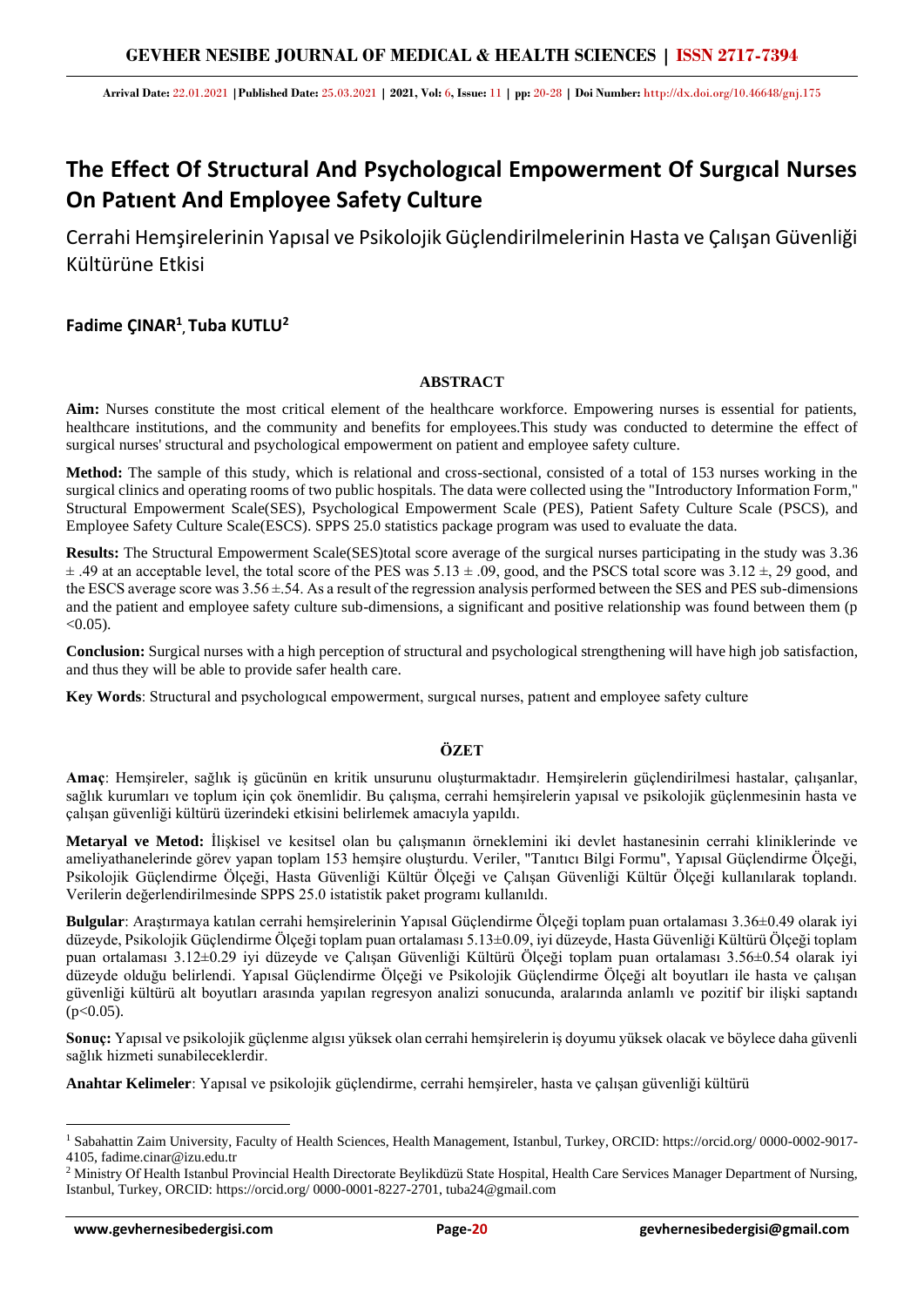#### **Introduction**

Empowerment has an important place in human resources and management practices today. Also, it has become increasingly valuable and researched in both individual and organizational work success. The health sector is vital as the service provided is indispensable for human beings (Kurtluk, 2019). Therefore, in health care, nurses should be managed effectively and by today's approaches, thus contributing to the welfare of employees, healthcare enterprises, and society, especially patients (Uğrak et al. 2016). Empowerment is defined as "the ability of an individual to benefit from the resources available to achieve the goals and to make decisions independently" (Laschinger et al. 2010; O'Brien, 2010). The concept of structural strengthening generally defines working conditions in the workplace and is not concerned with employees' responses to these conditions. These responses constitute the subject of psychological empowerment, which is another dimension of empowerment. Psychological empowerment refers to how employees interpret the conditions of structural strengthening psychologically. It is related to the employees' perception of managerial practices and their attitudes (Metcalf, 2014). The concept of structural empowerment and psychological empowerment has been studied together in various studies conducted around the world (Knol & Linge, 2009; Connolly, Jacobs, & Scott, 2018). Similar results have been obtained in different studies that dealt with structural and psychological strengthening together.

In a study that handles personnel empowerment practices in the field of health with a holistic approach, it is stated that the issue of personnel empowerment is mostly focused on nurses. This study emphasizes that this tendency is based on the fact that the nurse is the healthcare personnel who has the most contact with the patient (Uğrak et al. 2016). In this study, it was found that structural and psychological empowerment in working environments was significantly associated with increased job satisfaction and nurses' organizational commitment (Vacharakiat, 2008). A study conducted on nurses working in the emergency room emphasized that developments in structural and psychological strengthening would improve nurses' ability to act as clinical leaders (Connolly, Jacobs, & Scott, 2018). In the study examining the relationship between structural strengthening and patient safety culture in nurses in adult intensive care units, it was determined that there is a significant correlation between structural strengthening and patient safety culture, and as structural strengthening increases, nurses' perception of patient safety increases. To support the culture of patient safety, it has been suggested that nurse leaders create structurally reinforcing work environments (Armellino, Griffin, & Fitzpatrick, 2010). Safety culture must be established in order to ensure patient and employee safety in health institutions. Although many studies have been conducted to strengthen personnel in the field of healthcare, it has been determined that most of the studies are on nurses and especially on issues such as turnover, job satisfaction, organizational citizenship, organizational commitment, and quality, but research on patient and employee safety is insufficient (Kurtluk, 2019).

Examination of the effects of structural and psychological empowerment of nurses working in surgical clinics on patient safety and employee safety culture; It is essential to draw attention to the problems that cannot be seen in surgical clinics, to contribute to the reorganization of the working environment in line with the conditions and to create awareness for determining the safety culture / revising the existing safety culture. It is thought that this awareness will reflect positively on patient-employee safety and patient care. It can be said that surgical nurses with a high perception of structural and psychological empowerment will have high job satisfaction, less negative emotions and behaviors, thus providing safer health care. This study; was aimed to determine the effect of structural and psychological empowerment of surgical nurses on patient and employee safety culture.

#### **Methodology**

#### Study design

This study's universe, which is relational and cross-sectional, was conducted in the surgical clinics of two different public hospitals operating in Istanbul between January 06 and February 24, 2020.

#### Setting and sampling

The universe of this research consisted of a total of 187 nurses working in the surgical clinics and operating rooms of two different public hospitals operating in Istanbul between January 06 and February 24, 2020. It was aimed to reach the entire universe by not choosing the sample. However, 34 nurses were excluded due to the shift work system, being on leave, and not wanting to participate in the study. The research was carried out with 153 participating nurses.

#### **Collection of Data**

The data were collected using the Introductory Information Form for Nursing Workplace (Structural) Empowerment Scale, Psychological Empowerment Scale, Employee Health and Safety Culture Scale, and the Patient Safety Culture Scale.

#### **Instruments**

Introductory Information Form*:* This form was developed by researchers to collect introductory information about the nurses working in the surgery clinic to be included in the study sample. The form includes individual information such as age, duration of professional experience, the clinic where they work, the status of working in another institution,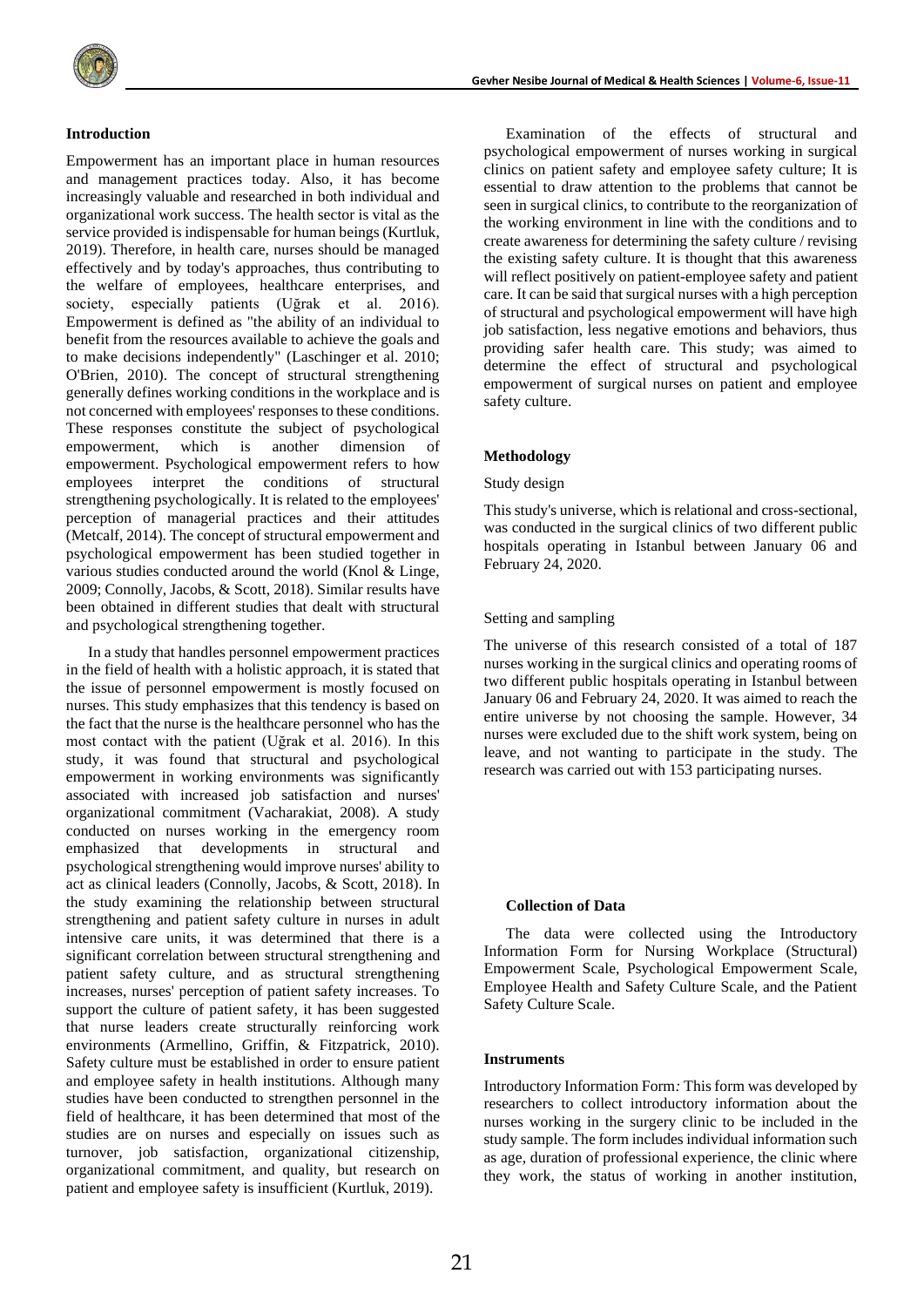duration of work in the hospital, weekly working hours, and status of the previous patient and employee safety training, which reveal the socio-demographic characteristics of the nurses.

Nursing Workplace (Structural) Empowerment Scale (SES): Developed on the basis of Kanter's Theory, this scale was revised by Laschinger in 2001 and finalized (CWEQ-II). Mortaş conducted the validity and reliability study of the scale in our country in 2005 with nurses. The scale is used to evaluate nurses' perception of workplace structural strengthening. The scale consists of 19 items and six dimensions: access to opportunities, access to information, access to resources, support, formal and informal power. In 1995, the Global Empowerment Sub-Scale with two items was added to the scale to obtain the construct validity, and this score was not included in the scale score. Each subdimension score of the scale is evaluated separately between 1-5 points. The total score between the score range 6-13 low, the total score between 14-22 medium, and the total score between 23-30 indicate a high level of empowerment. 5 point Likert was used in the scale. Accordingly, it expresses "1-Absolutely disagree, 2-Disagree, 3-I am undecided, 4- I agree and 5- I absolutely agree". Cronbach alpha values result from the validity and reliability study of the scale; It was found to be between 0.74 and 0.90. (Mortaş, 2005). In this study, Cronbach alpha values; It was found to be 0.69- 0.90.

Psychological Empowerment Scale (PES): It was developed by Spreitzer in 1995. The validity and reliability study of the scale in our country was conducted by Üner and Turan in 2010 with nurses and doctors, and it was found that the scale can be used in terms of psychometric properties. Psychological empowerment in the scale is defined under four dimensions: meaning, competence, autonomy, and impact. There are a total of 12 questions in the scale, three of which are in each dimension of psychological empowerment. The questions are 7-point Likert type, and the participants mark their degree of agreement with each statement regarding psychological empowerment dimensions in the scale in 7 stages. In Likert, 1 point indicates that the participant does not agree with the statement at all, while the score given increases as the degree of agreement increases, 7 points indicates that the participant "completely agrees" with the statement. The psychological empowerment score is obtained by adding the scores of the answers given to the statements in the scale. The lowest score that can be obtained from the scale is 12 and indicates low psychological empowerment perception, while the highest score indicates 84 points for a high perception of psychological empowerment (Üner and Turan 2010).

Patient Safety Culture Scale (PES): This scale was developed by Türkmen et al. (2011). This scale, whose validity-reliability study was conducted in the nursing group, consists of 51 items. The scale consists of five subdimensions: management and leadership (17 items), employee behavior (14 items), unexpected event and error reporting (5 items), employee training (7 items), and care environment (8 items). It is a four-point Likert type

measuring instrument. The effectiveness of patient safety practices was evaluated on the basis of the results of scores ranging from "1" to "4" such as "1 I totally disagree", "2 I disagree", "3 I agree", "4 I completely agree". In the interpretation of the scale score, the increase of the average score towards 4 indicates the positive patient safety culture, and the decrease towards 1 indicates the existence of a negative patient safety culture (Türkmen et al., 2011).

Employee Health and Safety Culture Scale (EHSCS) was developed by Yorgun and Atasoy (2013). Scale 6 items "Infection Prevention," 7 items "Management Policies," 6 items "Health screenings," 4 items "Chemical Substance Safety," 5 items "Safety training," 3 items "Prevention of Violence," 2 items "Food Safety" and two items consist of 35 questions including "Prevention of Falling" subdimensions. "Strongly Agree (5)," "Agree (4)", "Undecided (3)", "Disagree (2) to determine the realization level of each item in the scale. "And" Strictly Disagree (1) "were used. The higher the scores, the higher the Employee Health and Safety Culture level (Yorgun and Atasoy 2013).

#### Ethical Aspect of the Research

In conducting the study, both hospitals' directors were informed about the study, and their written consent was obtained (Approval no: 07/12/2019-E.2485). Written and verbal consents of the participants were obtained that they volunteered to participate in the study. The research was carried out in accordance with the Helsinki Declaration Principles.

#### Statistical Analysis of Data

SPPS 25.0 statistics package program was used to evaluate the data. The distribution of the questions in the Personal Information Form was evaluated as frequency, percentage, and scale scores as mean and standard deviation. Before the analysis, the normal distribution of the data was examined with the Kolmogorov-Smirnov test, or it was found that it showed a normal distribution. In the comparison of quantitative data, the "t" test was used in two groups (independent samples). In the case of more than two groups, the one-way (Oneway) Anova test and the Scheffe test were used to determine the group that caused the difference. Also, regression analysis was performed. The results were evaluated at  $95$  percent confidence interval and  $p < 0.05$ significance level.

#### **Results**

In Table 1, the introductory and professional characteristics of the surgical nurses are given. Half of the surgical nurses (31.4%) are in the age group 25 and under; 92% are female, and 79.7% are undergraduate. Of the surgical nurses, 81% married, 49% have 11 years or more experience. Most surgical nurses (51.6%) work more than 40 hours a week and 79% work in shifts. It was found that 85.6% of the nurses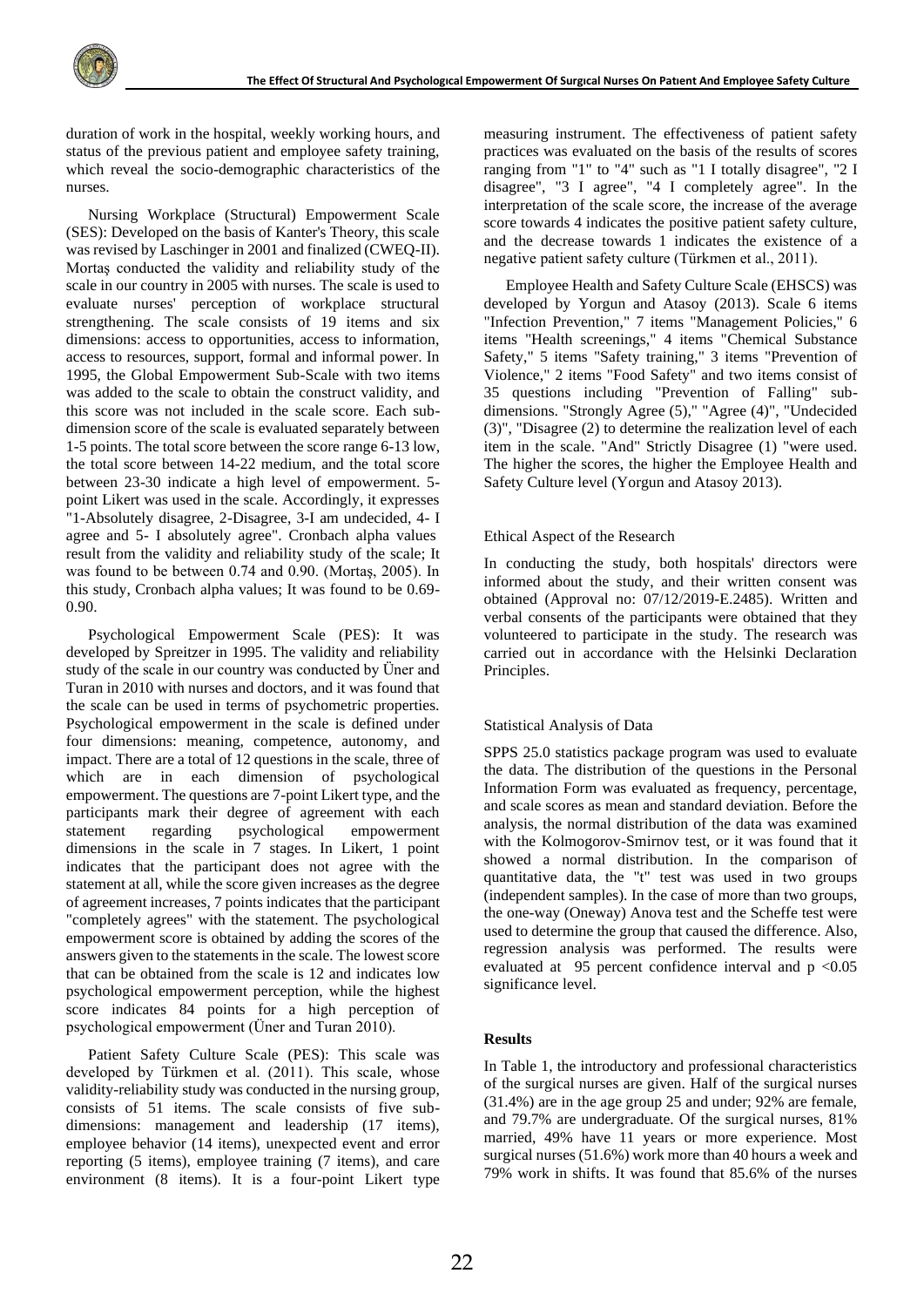received training on patient and employee safety. The average age of the service nurses included in the study is  $21.18 \pm 3.77$  years, and the average time spent in the profession is  $13.17 \pm 4.74$  years (Table 1).

| <b>Variables</b>                                                                      | Frekans(n) | Percent $(\% )$ |
|---------------------------------------------------------------------------------------|------------|-----------------|
| Age                                                                                   |            |                 |
| 25 Years and Under                                                                    | 13         | 8.5             |
| 26-30                                                                                 | 48         | 31.4            |
| 31-35                                                                                 | 17         | 11.11           |
| 36-40                                                                                 | 27         | 17.6            |
| 41-45                                                                                 | 31         | 20.3            |
| 46 and over                                                                           | 17         | 11.11           |
| Marital status                                                                        |            |                 |
| The married                                                                           | 124        | 81              |
| Single                                                                                | 29         | 19              |
| <b>Education status</b>                                                               |            |                 |
| Health vocational high School                                                         | 11         | 7.2             |
| Associate Degree in Nursing                                                           | 5          | 3.3             |
| <b>Bachelor</b> in Nursing                                                            | 122        | 79.7            |
| Postgraduate in Nursing                                                               | 15         | 9.8             |
| Period of experience in the profession                                                |            |                 |
| 1-5 years                                                                             | 13         | 8.5             |
| 6-10 years                                                                            | 65         | 42.5            |
| $\geq$ 11 years                                                                       | 75         | 49              |
| Working hours per week                                                                |            |                 |
| 40 hours                                                                              | 74         | 48.4            |
| $\geq$ 41 hours                                                                       | 79         | 51.6            |
| <b>How it works</b>                                                                   |            |                 |
| Day and night (shift)                                                                 | 121        | 79              |
| Continuous day                                                                        | 32         | 21              |
| Patient and Employee Safety Course / Scientific<br><b>Participating in Activities</b> |            |                 |
| Yes                                                                                   | 131        | 85.6            |
| No                                                                                    | 22         | 14.4            |

|  |  |  | Table 1. introductory and professional characteristics of the surgical nurses $(n = 153)$ |  |  |  |  |  |
|--|--|--|-------------------------------------------------------------------------------------------|--|--|--|--|--|
|--|--|--|-------------------------------------------------------------------------------------------|--|--|--|--|--|

As a result of the evaluation of the research data, the total score average of the nurses' "Nursing Structural (Workplace) Empowerment Scale" was  $\bar{X} = 3.36 \pm 0.4$ , and the total score average of the "Psychological Empowerment Scale" was  $\bar{X}$ 

 $= 5.13 \pm 0.9$ , as well It was determined that the mean score of "Patient Safety Culture Scale" was  $\bar{X} = 3.88 \pm 0.8$ , and the total mean score of the "Employee Health and Safety Culture Scale" was  $\bar{X} = 3.56 \pm 0.5$  at an acceptable level (Table 2).

#### **Table 2. Scale Score Averages**

| <b>Scales</b>                                    | n   | <b>Median</b> ±SD | Min. | Max. | <b>Scale</b><br>Range |
|--------------------------------------------------|-----|-------------------|------|------|-----------------------|
| Nursing Workplace (Structural) Empowerment Scale | 153 | $3.36 \pm 0.49$   | 1.25 | 5.00 | 1-5                   |
| <b>Psychological Empowerment Scale</b>           | 153 | $5.13 \pm 0.09$   | 2.40 | 7.00 | 1-5                   |
| <b>Patient Safety Culture Scale</b>              | 153 | $3.88 \pm 0.80$   | 1.00 | 4.67 | 1-5                   |
| Employee Health and Safety Culture Scale         | 153 | $3.56 \pm 0.54$   | 2.00 | 5.00 | 1-5                   |

SD: standard deviation

In order to determine whether the total mean scores of the nurses included in the study in the Nursing Workplace (Structural) Empowerment Scale, Psychological Empowerment Scale, Patient and Employee Safety Culture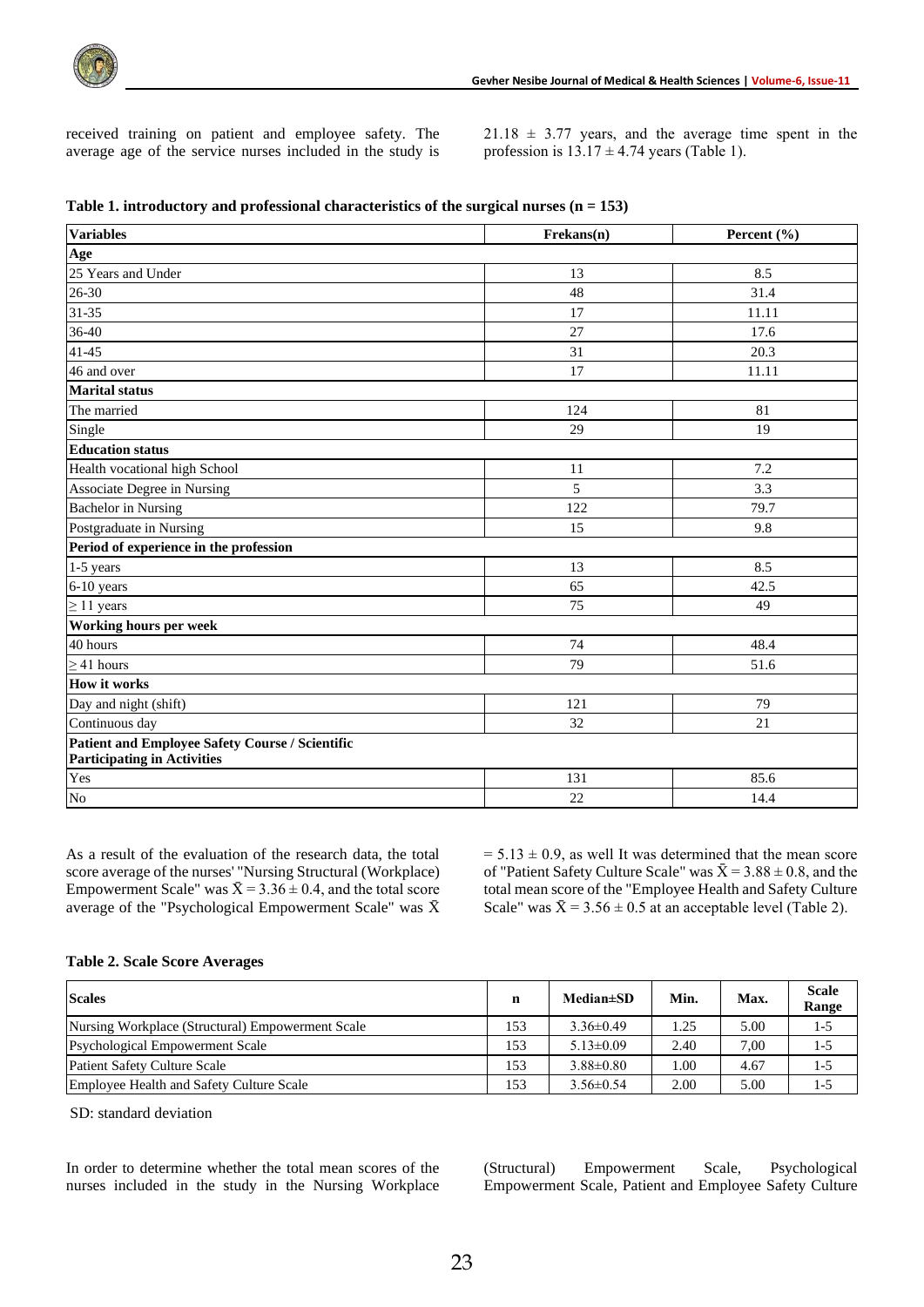scales show a significant difference according to the introductory variables (Independent samples), the "t" test and the single Directional analysis of variance (Anova) was performed. It was determined that there was a significant difference  $(p < 0.05)$  between the age variable and the Patient Safety Culture scale. It was determined that the difference was due to the fact that the average of the 36-40 age group was higher than the other age groups. A statistically significant difference  $(p \lt 0.05)$  was found between the educational status variable and the structural and psychological empowerment scales, and the patient safety culture scale. It was determined that the difference was due to the average scores of those with undergraduate education. A statistically significant difference  $(p \lt 0.05)$  was found between the working year variable and the mean scores of the psychological empowerment and patient safety scale. It was determined that the difference was caused by those who worked for 11 years or more. A significant difference (p <0.05) was found between the weekly working hours and the way of working, and the mean scores of the structural and psychological empowerment scales and patient-employee safety scales. There was a significant difference  $(p \le 0.05)$ between the mean scores of the nurses who received training and employee safety training and the averages of all scales (Table 3).

| Introductory<br><b>Specifications</b>    | <b>Structural Strengthening</b><br><b>Scale</b> | Psychological<br><b>Empowerment</b>                                 | <b>Patient Safety Culture</b><br><b>Scale</b>                                         | <b>Employee Health and</b><br><b>Safety Scale</b> |
|------------------------------------------|-------------------------------------------------|---------------------------------------------------------------------|---------------------------------------------------------------------------------------|---------------------------------------------------|
| Age                                      | $Mean \pm S$ D                                  | $Mean \pm S$ D                                                      | $Mean \pm S$ D                                                                        | $Mean \pm S$ D                                    |
| 25 years and under                       | $3.16 \pm 0.491$                                | $3.02 \pm 0.679$                                                    | $3.09 \pm 0.597$                                                                      | $3.97 \pm 0.508$                                  |
| $26-30$ years                            | $3.57 \pm 0.845$                                | $2.82 \pm 0.777$                                                    | $3.76 \pm 0.739$                                                                      | $3.70 \pm 0.662$                                  |
| 31-35 years                              | $3.29 \pm 0.901$                                | $3.27 \pm 0.685$                                                    | $3.13 \pm 0.635$                                                                      | $3.82 \pm 0.611$                                  |
| 36-40 years                              | $3.55 \pm 0.818$                                | $3.29 \pm 0.547$                                                    | $2.85 \pm 0.844$                                                                      | $3.82 \pm 0.686$                                  |
| 41-45 years                              | $3.38 \pm 0.939$                                | $2.98 \pm 0.784$                                                    | $2.21 \pm 0.921$                                                                      | $3.68 \pm 0.610$                                  |
| 46 and over                              | $3.78 \pm 0.865$                                | $2.96 \pm 0.412$                                                    | $3.19 \pm 0.772$                                                                      | $3.98 \pm 0.429$                                  |
| $F =$                                    | 1,979                                           | 1.970                                                               | 9.384                                                                                 | 1.999                                             |
| $p =$                                    | 0.083                                           | 0.084                                                               | 0,000                                                                                 | 0.080                                             |
| $PostHoc =$                              |                                                 |                                                                     | $\overline{2}$ 2> 1, 2> 6, 1> 5, 2> 5,<br>$3 > 5$ , $4 > 5$ , $6 > 5$ (p<br>$<0.05$ ) |                                                   |
| <b>Marital status</b>                    | $Mean \pm SD$                                   | $Mean \pm SD$                                                       | $Mean \pm SD$                                                                         | $Mean \pm SD$                                     |
| The married                              | $3.58 \pm 0.868$                                | $2.99 \pm 0.731$                                                    | $2.68 \pm 0.948$                                                                      | $3.74 \pm 0.616$                                  |
| single                                   | $3.57 \pm 0.684$                                | $3.07 \pm 0.655$                                                    | $3.00 \pm 0.582$                                                                      | $3.93 \pm 0.552$                                  |
| $t =$                                    | 0.052                                           | $-0.778$                                                            | 0.824                                                                                 | $-1.345$                                          |
| $p =$                                    | 0.957                                           | 0.438                                                               | 0,531                                                                                 | 0,320                                             |
| <b>Education status</b>                  | $Mean \pm SD$                                   | $Mean \pm SD$                                                       | $Mean \pm SD$                                                                         | $Mean \pm SD$                                     |
| Health vocational high School            | $3.62 \pm 0.570$                                | $3.39 \pm 0.613$                                                    | $2.33 \pm 0.926$                                                                      | $3.75 \pm 0.598$                                  |
| Associate Degree in Nursing              | $3.29 \pm 0.608$                                | $2.97 \pm 0.716$                                                    | $2.81 \pm 0.669$                                                                      | $3.88 \pm 0.553$                                  |
| <b>Bachelor</b> in Nursing               | $3.72 \pm 1.078$                                | $2.96 \pm 0.662$                                                    | $2.93 \pm 0.974$                                                                      | $3.75 \pm 0.667$                                  |
| Degree in Nursing Top                    | $3.52 \pm 0.108$                                | $2.81 \pm 0.5$ 16                                                   | $2.72 \pm 0.619$                                                                      | $3.78 \pm 0.553$                                  |
| $F =$                                    | 6.523                                           | 4.760                                                               | 6.445                                                                                 | 1.269                                             |
| $p =$                                    | 0.002                                           | 0.010                                                               | 0.002                                                                                 | 0.283                                             |
| $PostHoc =$                              | $3 > 1 > 2$ (p < 0.05)                          | $1 > 2$ , $1 > 3$ (p < 0.05)                                        | $2>1$ , $3>2>1$ (p < 0.05)                                                            |                                                   |
| <b>Working Year in the</b><br>Profession | $Mean \pm SD$                                   | $Mean \pm SD$                                                       | $Mean \pm SD$                                                                         | $Mean \pm SD$                                     |
| $1-5$ years                              | $3.66 \pm 0.629$                                | $3.07 \pm 0.691$                                                    | $3.05 \pm 0.634$                                                                      | $3.92 \pm 0.529$                                  |
| 6-10 years                               | $3.74 \pm 0.812$                                | $2.61 \pm 0.832$                                                    | $2.57 \pm 0.634$                                                                      | $3.65 \pm 0.777$                                  |
| $\geq 11$ y I l                          | $3.40 \pm 0.830$                                | $3.31 \pm 0.704$                                                    | $2.79 \pm 1.067$                                                                      | $3.85 \pm 0.508$                                  |
| $F =$                                    | 1.026                                           | 4.352                                                               | 8.831                                                                                 | 1.727                                             |
| $p =$                                    | 0.395                                           | 0.002                                                               | 0.000                                                                                 | 0.145                                             |
| $PostHoc =$                              |                                                 | $1 > 2$ , $3 > 2$ , $4 > 2$ , $3 > 5$ , $4 > 1$<br>5 ( $p < 0.05$ ) | $1 > 2$ , $1 > 4$ , $2 > 4$ , $3 > 4$ ,<br>$5 > 4$ (p < 0.05)                         |                                                   |
| <b>Weekly Working Hours</b>              | $Mean \pm SD$                                   | $\overline{Mean}$ ± SD                                              | $Mean \pm SD$                                                                         | $Mean \pm SD$                                     |
| 40 hours                                 | $3.89 \pm 0.511$                                | $3.16 \pm 0.871$                                                    | $3.00 \pm 0.675$                                                                      | $4.03 \pm 0.614$                                  |
| $\geq$ 41 hours                          | $3.93 \pm 0.570$                                | $3.49 \pm 0.631$                                                    | $3.36 \pm 0.644$                                                                      | $4.02 \pm 0.544$                                  |
| $t =$                                    | 2.898                                           | 2.805                                                               | 2.015                                                                                 | 1.952                                             |
| $p =$                                    | 0.010                                           | 0.016                                                               | 0.045                                                                                 | 0.074                                             |
| $PostHoc =$                              | $2>1$ , (p < 0.05)                              | $2>1$ , (p < 0.05)                                                  | $\overline{2}$ 2> 1, (p < 0.05)                                                       |                                                   |

#### **Table 3 . Introducing the features scale total score of average comparison**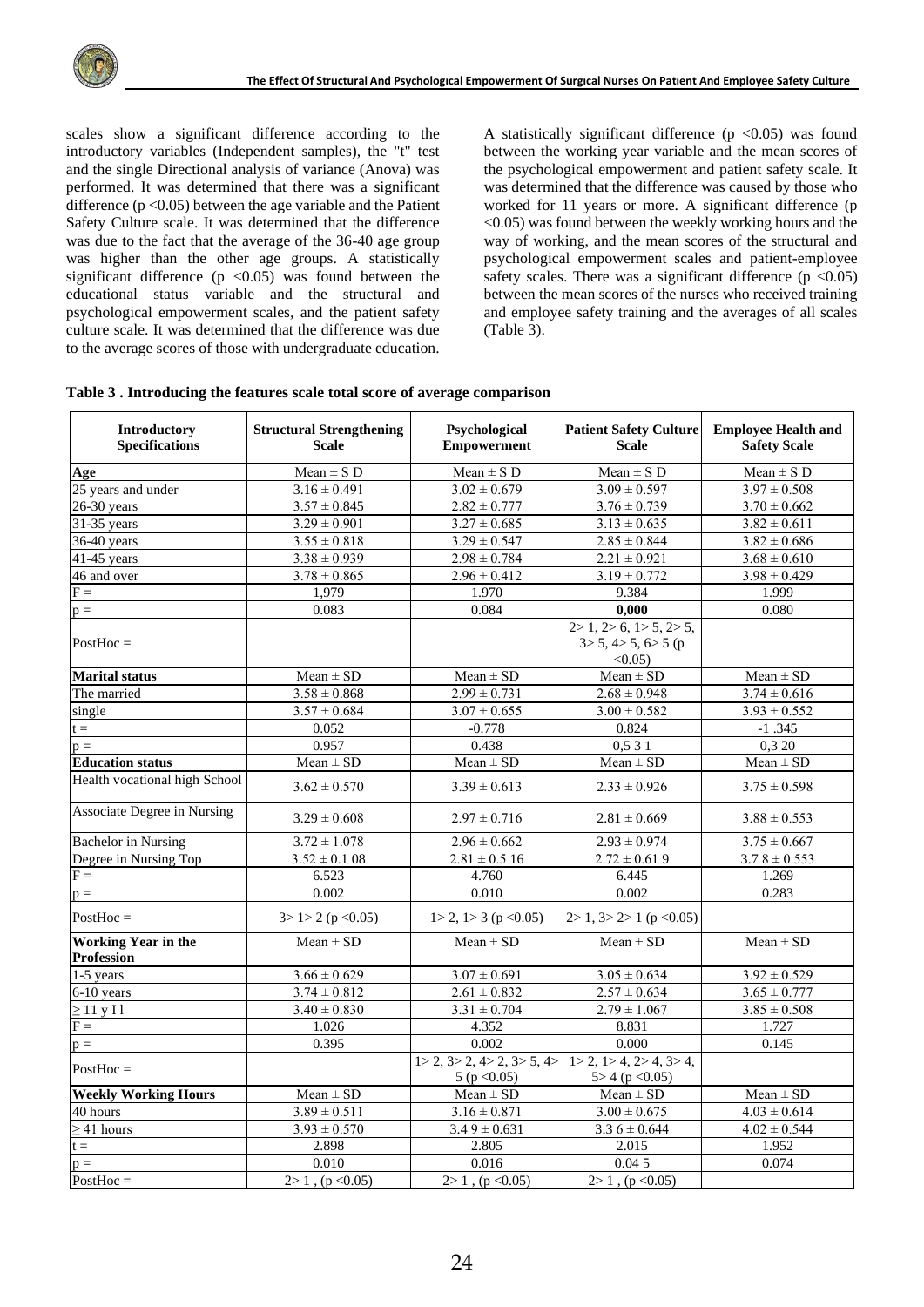| <b>Patient and Employee Safety</b><br> Course / Scientific<br><b>Participating in Activities</b> | Mean $\pm$ SD        | Mean $\pm$ SD      | $Mean \pm SD$        | $Mean \pm SD$    |
|--------------------------------------------------------------------------------------------------|----------------------|--------------------|----------------------|------------------|
| Yes                                                                                              | $3.74 \pm 0.792$     | $3.04 \pm 0.699$   | $2.83 \pm 0.845$     | $3.92 \pm 0.608$ |
| No                                                                                               | $3.56 \pm 0.803$     | $2.85 \pm 0.691$   | $2.70 \pm 0.676$     | $3.84 \pm 0.499$ |
| $t =$                                                                                            | $-1.078$             | 1.317              | 0.682                | $-0.148$         |
| $p =$                                                                                            | 0.022                | 0.018              | 0.023                | 0.012            |
| <b>Mode of Operation</b>                                                                         | $Mean \pm SD$        | $Mean \pm SD$      | $Mean \pm SD$        | $Mean \pm SD$    |
| Day and night (shift)                                                                            | $3.89 \pm 0.511$     | $3.16 \pm 0.871$   | $3.00 \pm 0.675$     | $4.03 \pm 0.614$ |
| Continuous day                                                                                   | $4.14 \pm 0.470$     | $3.24 \pm 0.521$   | $3.45 \pm 0.464$     | $4.08 \pm 0.362$ |
| $F =$                                                                                            | 3.677                | 3.610              | 2.799                | 2.260            |
| $p =$                                                                                            | 0.002                | 0.002              | 0.012                | 0.039            |
| $PostHoc =$                                                                                      | $2 > 1$ , (p < 0.05) | $2>1$ , (p < 0.05) | $2 > 1$ , (p < 0.05) | $2>1$ (p < 0.05) |

 $p < 0.05$ 

The Pearson Correlation coefficients of the variables were calculated to determine the relationship between the mean scores of structural and psychological strengthening of the nurses included in the study and the patient and employee safety total score averages in Table 4. A high level of positive correlation was found between structural strengthening and patient safety culture  $(r =, 841)$  and employee safety culture  $(r =, 855)$ . In addition, a high level of positive correlation was found between psychological empowerment and patient safety culture ( $r = 0.769$ ) and employee safety culture ( $r =$ 0.732) (Table 4).

#### **Table 4: Correlation Coefficients for the Scales**

|                                       | Mean | SD.  |          |          |          |          |
|---------------------------------------|------|------|----------|----------|----------|----------|
| 1. Structural strengthening           | 3.36 | 0.49 |          | $.755**$ | $841**$  | $.855**$ |
| 2. Psychological empowerment          | 5.13 | 0.09 | $.755**$ |          | $.769**$ | $.732**$ |
| 3. Patient Safety Cult                | 3.88 | 0.80 | $.841**$ | $.769**$ |          | .659     |
| 4. Employee Health and Safety Culture | 3,56 | 0.54 | $.855**$ | $.732**$ | $659**$  |          |

 $*$  p <0.05,  $**$  p <0.01 r: Pearson Correlation

According to Table 5, regression analysis performed to determine the relationship between structural reinforcement, psychological reinforcement, patient and employee safety training, and patient safety and employee safety culture was found to be statistically significant ( $F = 449.365$ ;  $p = 0.000$  $<$  0.05, F = 742.189; p = 0.000  $<$  0.05). It was observed that the relationship (explanatory power) with the variables of structural and psychological empowerment and training, as

determinants of the level of patient safety and employee safety culture, was found to be very strong ( $R^2 = 0.668$ ). The structural empowerment level of surgical nurses increases the level of patient safety culture  $(β = 0.498)$  and employee health and safety culture ( $\beta = 0.330$ ). The psychological empowerment level of surgical nurses increases the level of patient safety culture  $(β = 0.430)$  and employee health and safety culture  $(\beta = 0.498)$ .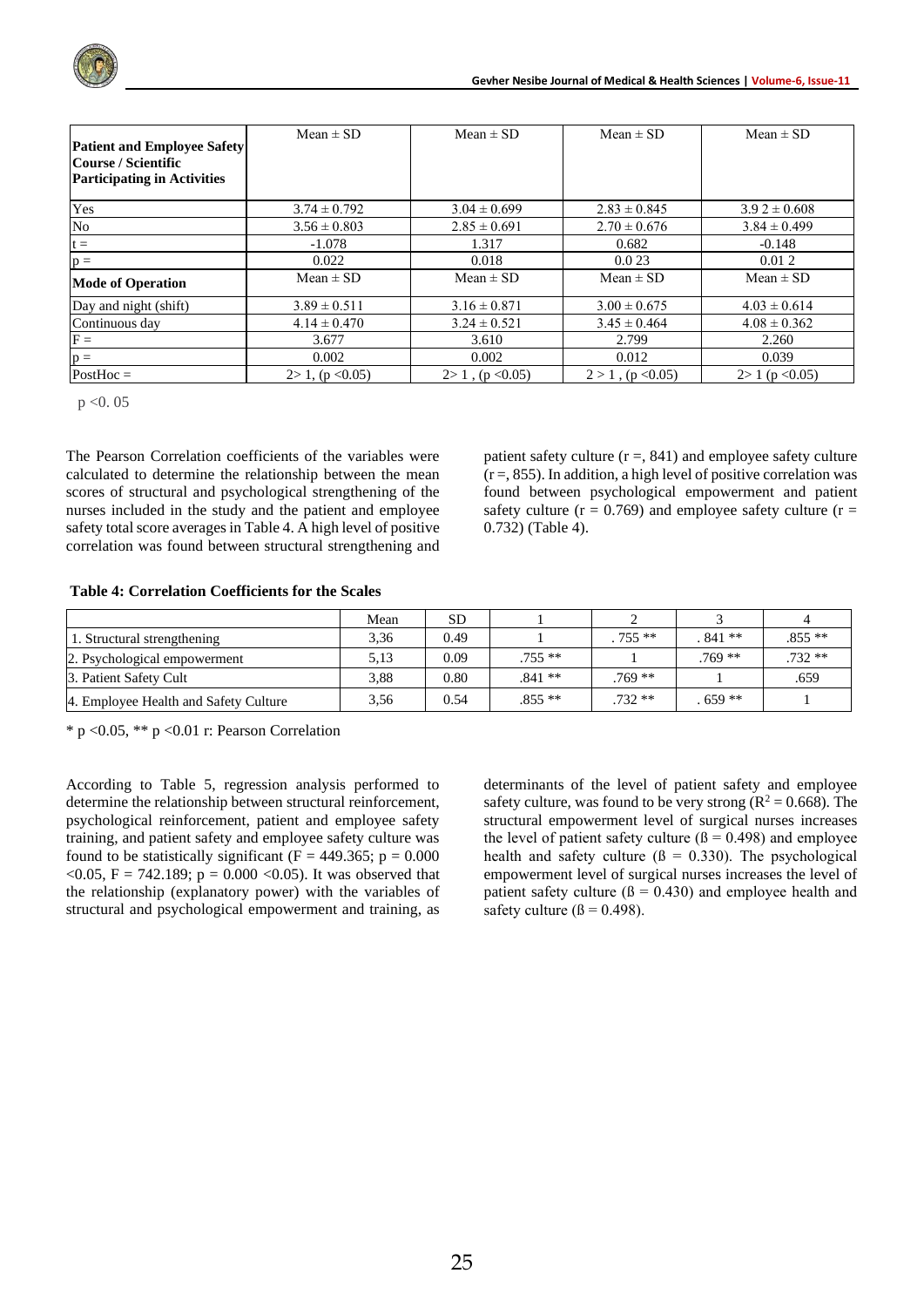|               | <b>Independent variables</b>                        | <b>Dependent</b><br><b>Variables</b>   | <b>Standardized B</b> | Sg.   | Adjusted R $^2$ | <b>F</b> Value |
|---------------|-----------------------------------------------------|----------------------------------------|-----------------------|-------|-----------------|----------------|
| 1.Regression  | <b>Structural Reinforcement</b>                     |                                        | $0.498**$             | 0.000 |                 |                |
|               | Psychological<br>Empowerment                        | Safety<br>Patient<br>Culture           | $0.430**$             | 0.000 | 0.668           | 449.365        |
|               | <b>Receiving Patient Safety</b><br>Training         |                                        | $0.398**$             | 0.000 |                 |                |
|               | Receiving Employee<br>Health and Safety<br>Training |                                        | $0.231**$             | 0.000 |                 |                |
| 2. Regression | <b>Structural Reinforcement</b>                     | Employee                               | $0.330**$             | 0.008 | 0.7 11          | 742.189        |
|               | Psychological<br>Empowerment                        | Health<br>and<br><b>Safety Culture</b> | $0.498**$             | 0.000 |                 |                |
|               | <b>Receiving Patient Safety</b><br>Training         |                                        | $0.322**$             | 0.000 |                 |                |
|               | Receiving Employee<br>Health and Safety<br>Training |                                        | $0.264$ **            | 0.000 |                 |                |

**Table 5 . Patients with structural and psychological empowerment, employee safety culture variables in regression of analiz** 

\*: p≤0.05 \*\*: p≤0.01 \*\*\*: p≤0.001

#### **Discussion**

Efficient use of human resources is of paramount importance in the health sector, which is a sub-branch of the service sector where human and labor factors play a more significant role than all other sectors. Empowering nurses, who constitute the essential elements of the workforce in the sector, to work effectively and efficiently is necessary for patients, healthcare institutions, and society as well as its benefits to employees. When the studies on structural and psychological strengthening practices in nursing are evaluated, empowerment mainly increases job satisfaction, supports the provision of safe health care, and reduces negative feelings and behaviors such as turnover and burnout. The positive effects of empowerment showed similar results across all studies, and it was also determined that nurses were generally moderately empowered (Hauck, Griffin, & Fitzpatrick, 2011, García-Sierra & Fernández-Castro, 2018, Callicutt, 2015, Ouyang, Zhoub, & Qu, 2015). However, studies to determine the effect of structural and psychological empowerment of surgical nurses on patient and employee safety culture are insufficient. This study was conducted to measure the effect of structural and psychological empowerment of surgical nurses on patient and employee safety culture, based on the fundamental research question in this study, systematic arrangement and interpretation of the findings obtained from the results of the surveys conducted on nurses working in the operating rooms and surgical clinics of two public hospitals in Istanbul Testing with the following conclusions were reached.

The (Structural) Empowerment Scale total score of the surgical nurses participating in the study was  $3.36 \pm 0.49$ good, the Psychological Empowerment Scale total score mean was  $5.13 \pm 0.09$ , good level, the Patient Safety Culture Scale total score mean was  $3.12 \pm 0.29$  good and the Employee Safety Culture Scale average score was  $3.56 \pm$ 

0.54. The relationship between the factors affecting nurses' empowerment and safety culture and the scale's total score was examined. It was found that weekly working hours are effective in empowerment, and those who work more than 40 hours a week have lower empowerment than other nurses, and there is a significant difference. ( $p \lt 0.05$ ), It was determined that the perception of patient and employee safety culture was significantly different between those who received training on patient and employee safety and those who did not. As a result of the regression analysis performed between the sub-dimensions of the Structural Strengthening Scale and Psychological Empowerment Scale and the subdimensions of patient and employee safety culture, a significant and positive relationship was found between them (p  $\leq$ 0.05), The structural and psychological strength of nurses increased their perception of patient and employee safety It was determined that it affected. The structural empowerment level of surgical nurses increases patient safety culture ( $\beta = 0.498$ ) and employee health and safety culture ( $\beta = 0.330$ ). The psychological empowerment level of surgical nurses increases the level of patient safety culture  $(β = 0.430)$  and the level of employee health and safety culture ( $\beta = 0.498$ ). This study adds to the literature linking SE and patient safety climate (Armstrong & Laschinger 2006, Armstrong et al. 2009). The research results are directly similar to the literature. Also, it contributes by filling the space in the literature to determine the effect of structural and psychological empowerment of surgical nurses on patient and employee safety culture.

In the study, which examined the relationship between structural empowerment and patient safety culture in nurses in adult intensive care units, it was found that there was a significant correlation between structural empowerment and patient safety culture, and nurses' perception of patient safety increased as structural strengthening increased. To support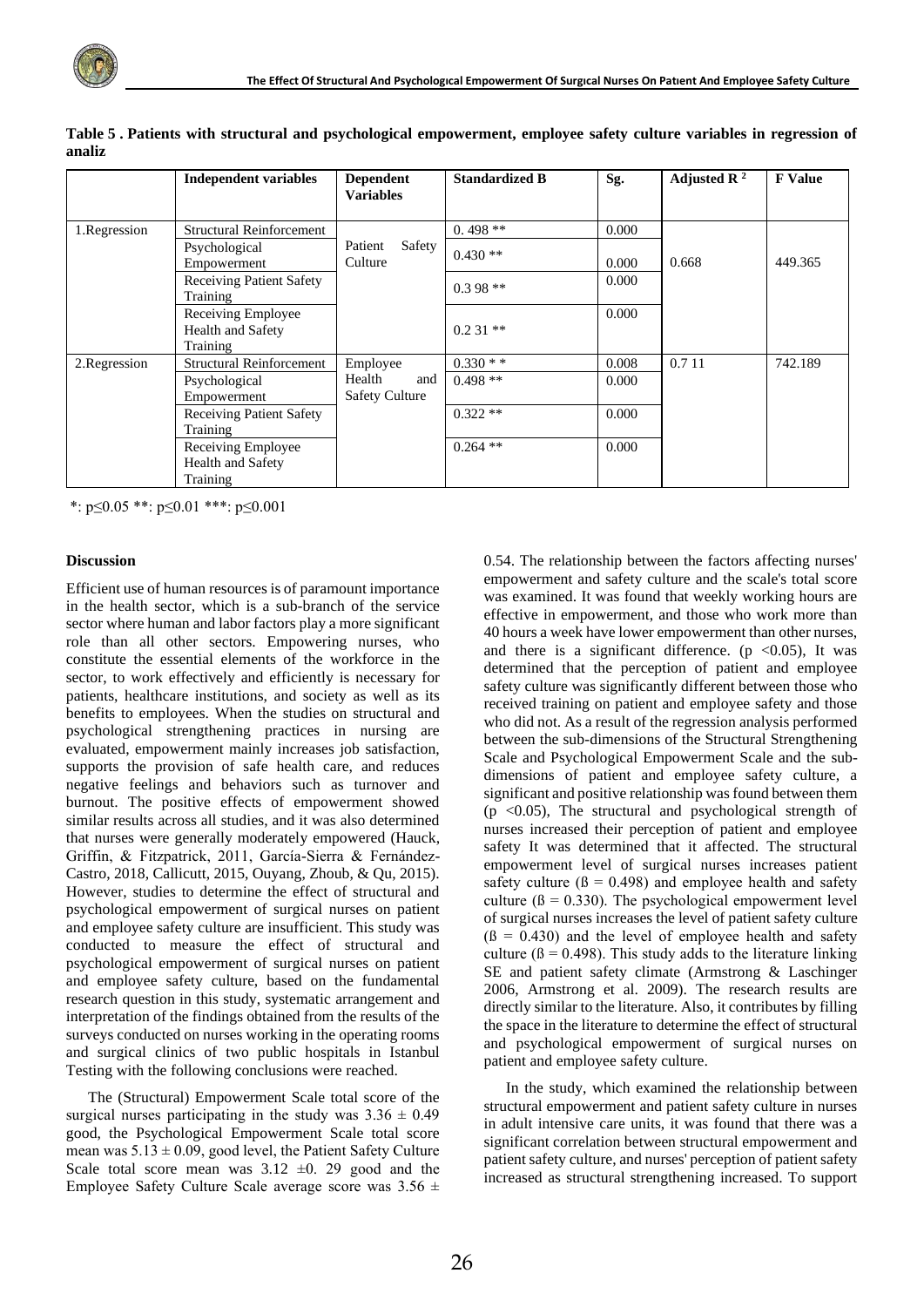

the culture of patient safety, it has been suggested that nurse leaders create structurally reinforcing work environments (Armellino, Griffin, & Fitzpatrick, 2010). In a study conducted among intensive care nurses in the United States and showing the relationship between structural empowerment and expected turnover rate, it was found that structural empowerment applied in the workplace was inversely proportional to expected quitting. Nurses in the five intensive care units surveyed perceived themselves as partially empowered, more vital structural empowerment would reduce the expected turnover rate, and nurses who saw themselves as empowered had higher organizational commitment levels. It has been stated that organizations that support and realize these characteristics may be more successful in retaining employees (Hauck, Griffin, & Fitzpatrick, 2011).

Nurses perceived themselves as moderately empowered. A significant negative correlation was found between structural empowerment and expected turnover rate in the study showing the relationship between structural empowerment and the rate of resignation on nurses working in clinical and intensive care units. It was emphasized that these results were similar to studies on nurses working in other clinical fields (Smith et al., 2012). In a study conducted on nurses in Israel, the relationship between structural strengthening practices and moral collapse and distress was examined, and a weak relationship was found between the frequency of moral distress and structural empowerment (Ganz et al., 2013). In the study examining the effects of structural empowerment on nurses' welfare, it was found that the shared perceptions about the quality of leader-member interaction in their units affected the structural empowerment and caused the level of individual nurse job satisfaction to increase significantly. It has also been determined that higher structural empowerment is associated with lower emotional exhaustion (Laschinger, Finegan, & Wilk, 2011).

In a study conducted in the Netherlands in 2007, it was stated that while structural empowerment expresses the strength of the employee based on his / her position in the organization, psychological empowerment consists of the fundamental personal beliefs that employees have about their roles in the organization. As a result of the research, it was stated that psychological empowerment functions as an intermediary between structural empowerment and innovative behavior (Knol & Linge, 2009). As a result, a right, safe work environment for nurses is related to structural and psychological empowerment in the workplace, and structural empowerment is the pioneer of psychological empowerment. This relationship positively affects job satisfaction and, therefore, patient safety in the workplace through psychological empowerment (Cicolini, Comparcini, & Simonetti, 2014).

#### **Study limitations**

This study is limited to the participation of only the surgical nurses of two public hospitals. Therefore, it cannot be generalized to all nurses and health care services.

#### **Conclusion**

In light of the information obtained from national and international studies on structural and psychological empowerment, it is necessary to increase the empowerment level of nurses. It is essential to support studies for this purpose. Evaluating the different aspects of structural and psychological strengthening and their effects on each other in every healthcare institution, especially in public and private hospitals, will increase nursing service delivery, patient and employee safety, and nursing management.

#### **Implications for nursing management**

The participants in this study worked within a limited setting, therefore limiting generalizability to all health care settings. Additional studies assessing these concepts in other health care settings, including a broader range of health care professionals, are recommended.

#### **References**

Armellino, D., Griffin, M. T., & Fitzpatrick, J. J. (2010). Structural empowerment and patient safety culture among registered nurses working in adult critical care units. *Journal of Nursing Management, 18*, 796–803.

Armstrong K., Laschinger H. & Wong C. (2009) Workplace empowerment and magnet hospital characteristics as predictors of patient safety climate. Journal of Nursing Care Quality 24 (1), 55–62.

Armstrong K.J. & Laschinger H. (2006) Structural empowerment, magnet hospital characteristics, and patient safety culture. Journal of Nursing Care Quality 21 (2), 124– 132.

Callicutt, J. D. (2015). *Structural Empowerment's Influence on Nursing Outcomes in MagnetTM and Non-MagnetTM Healthcare Organizations* (Doctoral dissertation, the University of North Carolina at Greensboro).

Cicolini, G., Comparcini, D., & Simonetti, V. (2014). Workplace empowerment and nurses' job satisfaction: a systematic literature review. *Journal of Nursing Management, 22*, 855-871

Connolly, M., Jacobs, S., & Scott, K. (2018). Clinical leadership, structural empowerment, and psychological empowerment of registered nurses working in an emergency department. *Journal of Nursing Management, 26*, 881-887

Ganz, F. D., Raanan, O., Khalaila, R., et al. (2013). Moral Distress and structural empowerment among a national sample of Israeli intensive care nurses. *Journal of Advanced Nursing, 69*, 415-424.

García-Sierra, R., & Fernández-Castro., J. (2018). Relationships between leadership, structural empowerment, and engagement in nurses. *Journal of Advanced Nursing, 74*, 2809-2819.